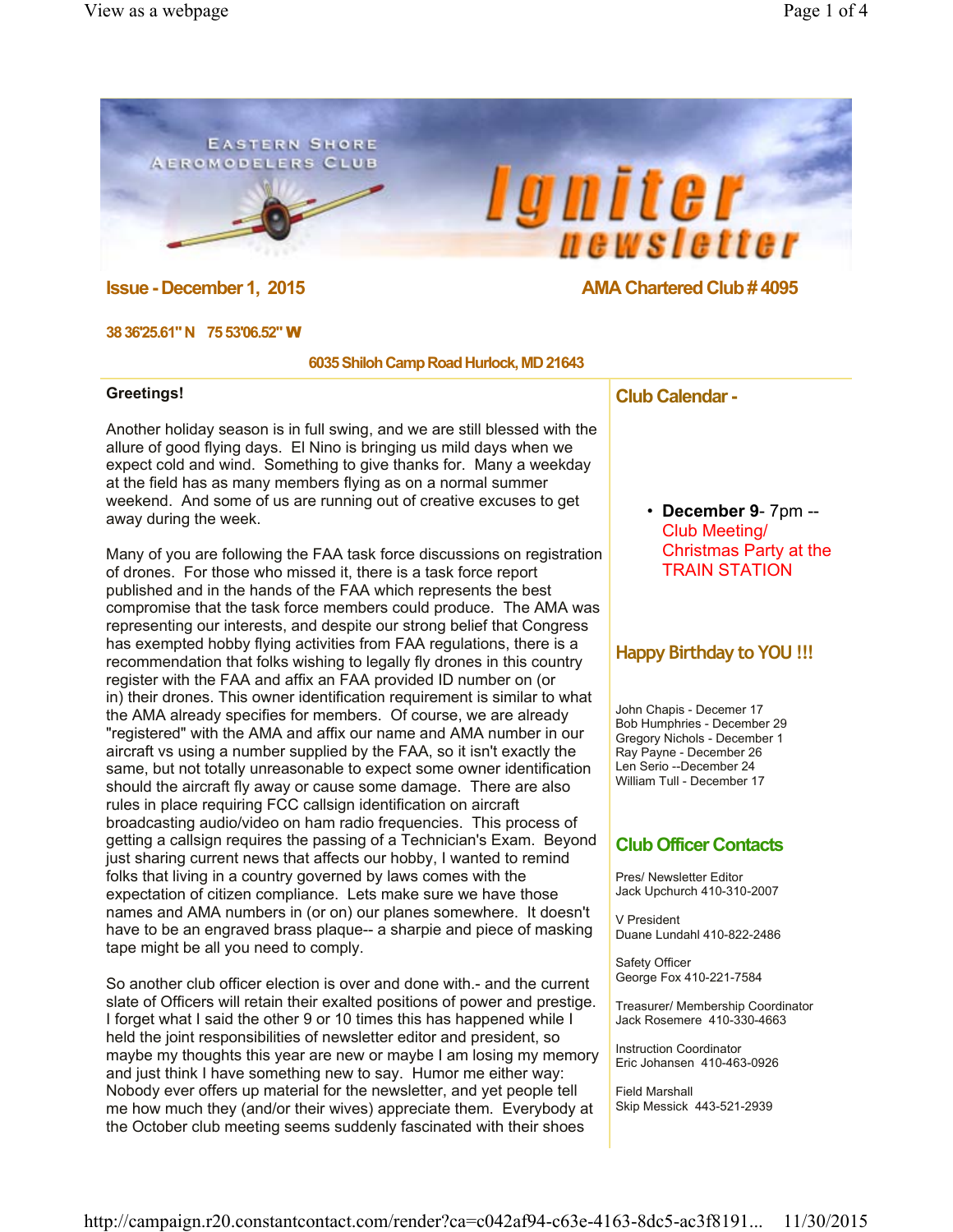when the call for Officer Nominations comes, and yet there is some energy in November to raise hands in favor of the existing slate of Officers continuing on for another year. This year I took those raised hands to represent a vote for continuing to offer members a 'low drama' place to congregate to enjoy each other and an interest in toys that fly. Our club works well because members treat each other with tolerance for various flying interests, and with kindness and respect. I believe that new blood is good, and a club that does not grow will eventually find some new blood to make change. I also believe that our way of doing things at the club encourages inclusion - of new members, new flying machines, new activities, new ideas. So long as we give voice to every member, the club is actually always changing and members have something that is dynamic and that works. If we should fail this year, then next November is your chance to throw us out and do it better yourself.

See you at the field,

Sincerely,

**Jack Upchurch**

# Club Christmas Party Wednesday - December 9, 2015 7 pm at the Train Station in Hurlock, MD

- • **Members and guests are invited.**
- **The club provides sodas and paper products.**
- **We always have more food then we can eat, but that doesn't mean you shouldn't bring something- do bring some food you are proud to share with your friends.**
- **Many of us have pizza before club meetings, but that doesn't make much sense when there is food at the meeting, so just come at 7 for the party. (and don't forget those steamed shrimp or that crock of chile - you know who you are:))**
- There will be free copies of the 2015 ESAC DVD containing slideshow and video from the past year. Those who can't make the party can check with us via email about getting a copy (or try cutting the disk out below and see if it plays).

#### **Our local Hobby shops:**

Members are encouraged to support our two local hobby stores:

Hobby Stop. in Seaford. Located at 22762 Sussex Hwy, Seaford, DE

302-629-3944

Hobby Town in Easton. Located at 106 Marlboro Ave, Easton (in the Ledo Pizza / Rita's strip)

410-822-7801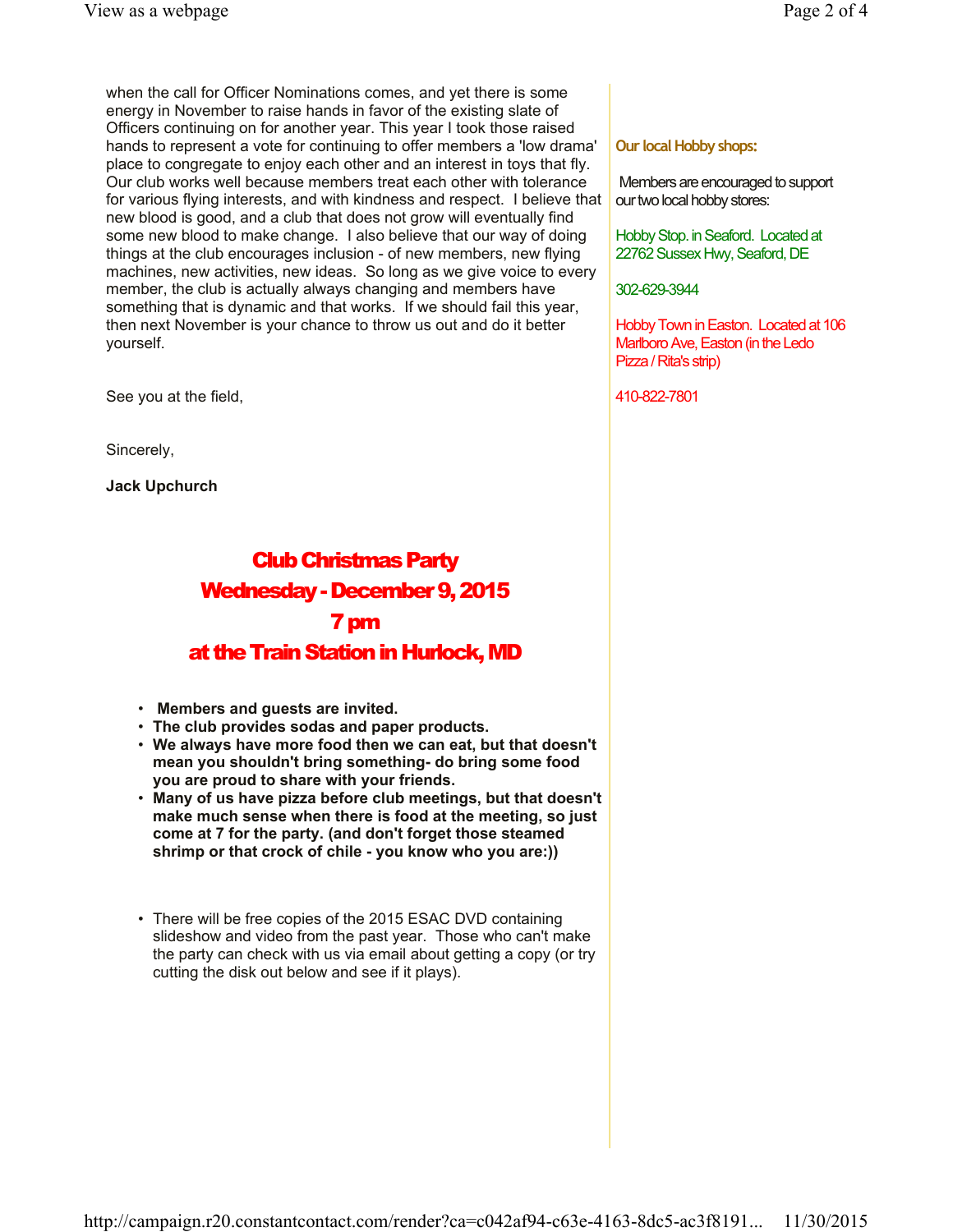

Merry Christmas

# A meeting was called to order . . .

At 7 pm on November 11 at the Train Station. Treasurer reported \$2,308.56 in savings and \$2,675.96 in checking .

New members were welcomed and some current members were anxious to pay dues early for next year.

The existing slate of Officers remain the only nominees for 2016, and the not so secret vote was taken by a showing of hands by the members present to approve their election. The Officers listed to the right will retain their current offices.

A report on current drone news included inspection of a Best Buy ad offering a free AMA membership with the purchase of a quad copter. AMA and Best Buy are responsibly partnering to help with safety and education and driving traffic to the "Know before you fly" website.

The partial event schedule for 2016 was confirmed: Jim Coll Stunt Contest will be on the August 13 weekend and the second IMAC competition will be on the August 20 weekend. Members were reminded that the club supports these activities primarily because members want them, and the club benefits from the activity generating donated funds and keeping dues low. The club is blessed with volunteers to make these events work well.

Duane Lundahl reported a personal safety lesson learned in the hopes that somebody else can learn without any blood. (these are my words interpreted from his report) It seems that an electric powered plane was